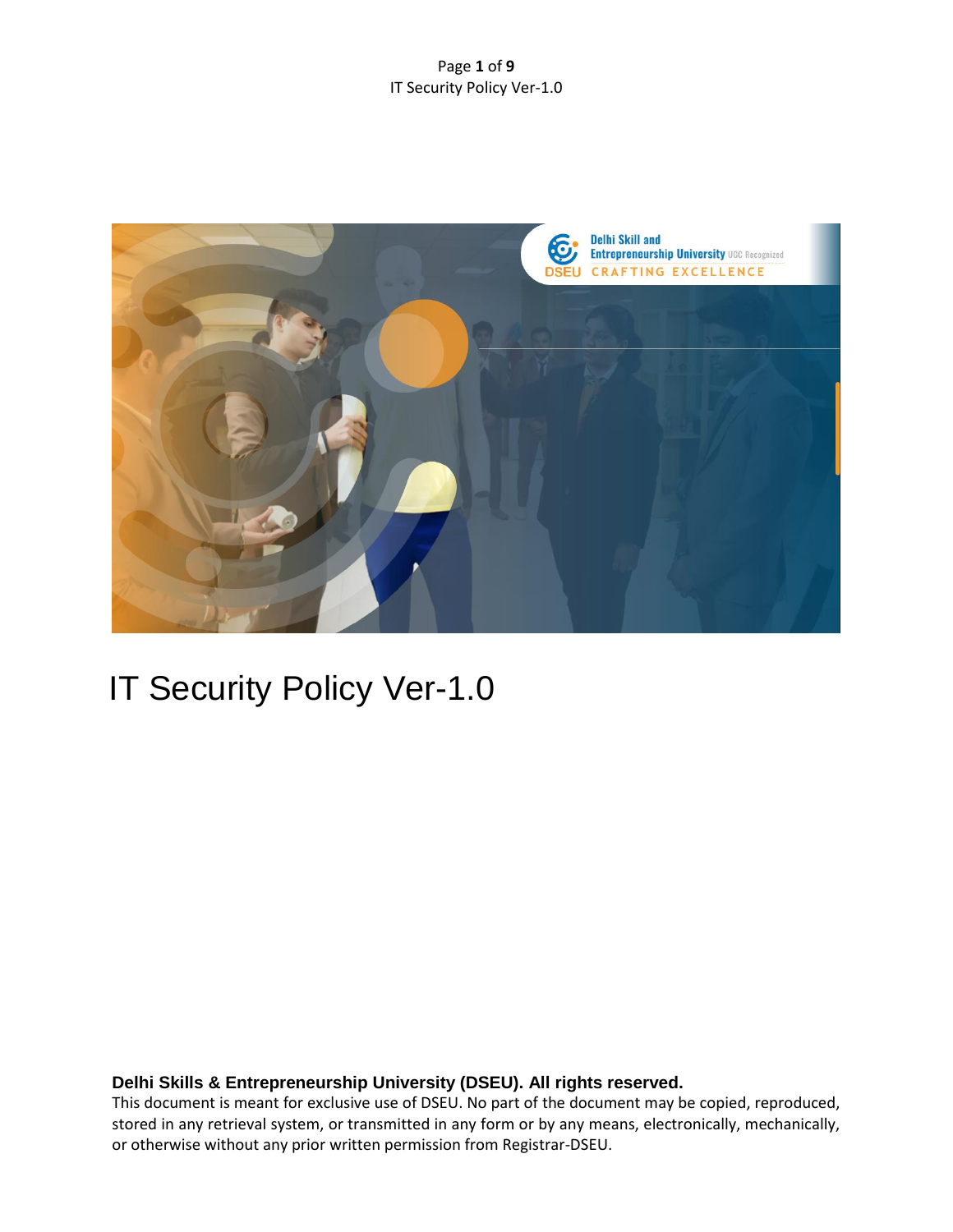#### Page **2** of **9** IT Security Policy Ver-1.0

## **Release Control**

| <b>Release Date</b>   | <b>Version</b><br>No: | <b>Details</b>                                                                                                      | <b>Released by:</b>                                        | Approved by:                                                        |  |
|-----------------------|-----------------------|---------------------------------------------------------------------------------------------------------------------|------------------------------------------------------------|---------------------------------------------------------------------|--|
| September 21,<br>2021 | V <sub>0.1</sub>      | Pre-release, the purpose of<br>pre-release is to inform all<br>stake holders about the                              | Mr. Joyjit Roy Ghatak Choudhury,<br>Consultant (IT) - DSEU |                                                                     |  |
|                       |                       | issuance of this policy and<br>also to give advance<br>intimation to the assured<br>departments to get<br>prepared. | Mr. Prasun Kumar<br>Assistant Registrar (IT) - DSEU        |                                                                     |  |
| November 17,<br>2021  | $V$ 1.0               | <b>First release</b>                                                                                                | Mr. Ashwani<br>Kansal,<br>Registrar-DSEU                   | Dr. Neharika<br>Vohra,<br><b>Vice</b><br>Chancellor-<br><b>DSEU</b> |  |

## **Policy Owner**

| Department:    | <b>Represented by:</b>  | Jate                 |
|----------------|-------------------------|----------------------|
| Registrar-DSEU | . Ashwani Kansal<br>Mr. | 2021<br>November 17. |

#### **Policy assured by :**

| Department:      | <b>Represented by:</b>            | <b>Applicable to</b>                           | <b>Date</b>       |
|------------------|-----------------------------------|------------------------------------------------|-------------------|
| Directors / HODs | Individual Role<br><b>Holders</b> | Respective users<br>using computing<br>assets. | November 17, 2021 |

## **Delhi Skills & Entrepreneurship University (DSEU). All rights reserved.**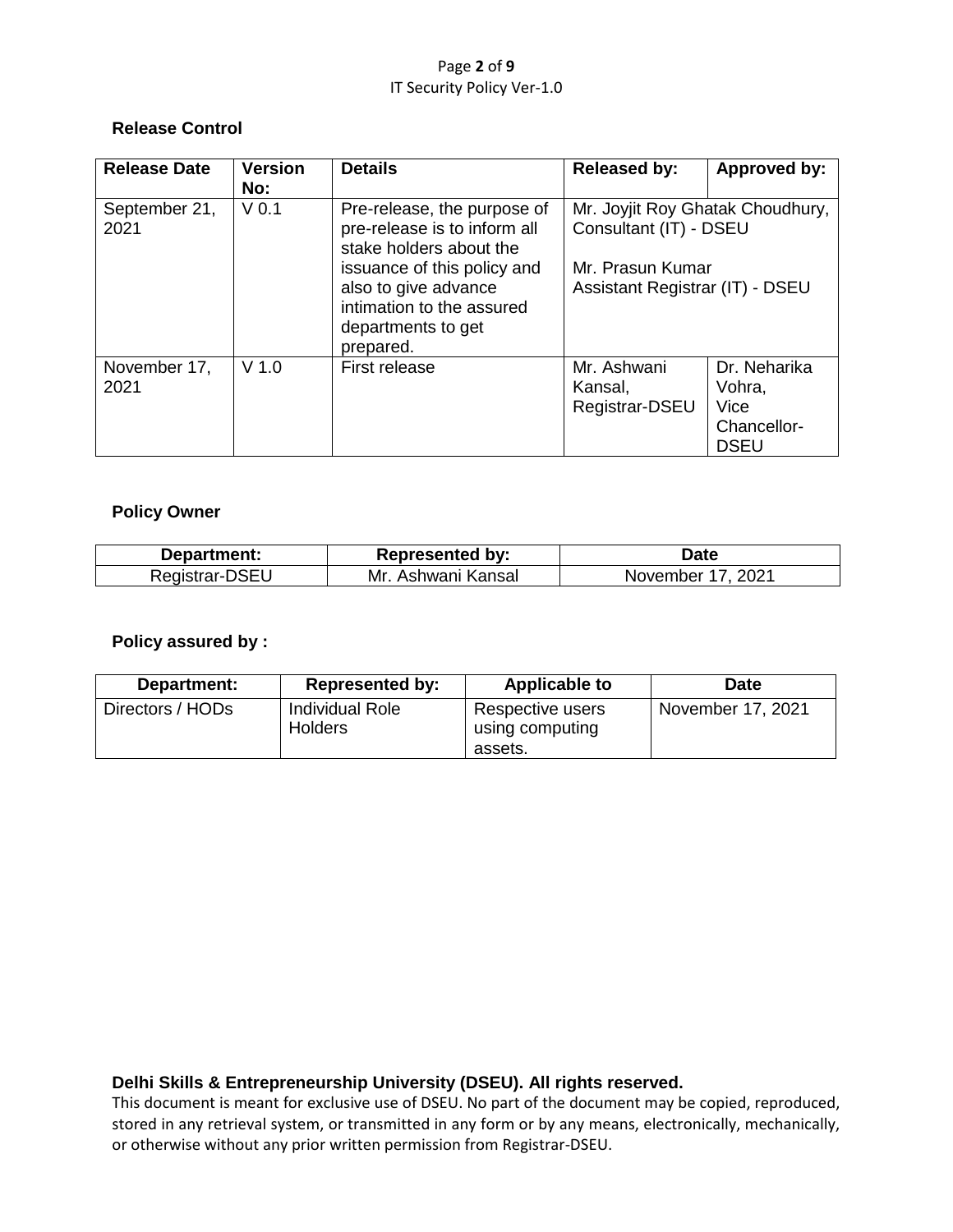#### Page **3** of **9** IT Security Policy Ver-1.0

#### **Table of Contents**

| <b>1. OBJECTIVE</b>   |                                                                                              | 4              |
|-----------------------|----------------------------------------------------------------------------------------------|----------------|
| 2. SCOPE              |                                                                                              | 4              |
|                       | <b>3. USER RIGHTS AND RESPONSIBILITIES</b>                                                   | 4              |
| <b>4. DEFINITIONS</b> |                                                                                              | 5              |
|                       | <b>5. POLICY DETAILS</b>                                                                     | 5              |
|                       | <b>5.1. USER AUTHENTICANTION &amp; ACCESS</b>                                                | 5              |
|                       | <b>5.2. NETWORK SECURITY &amp; MONITORING</b>                                                | 6              |
|                       | <b>5.3 BACKUP &amp; DATA RECOVERY</b>                                                        | $\overline{7}$ |
|                       | <b>5.4 DATA PROTECTION</b>                                                                   | $\overline{7}$ |
|                       | 5.5. ADHERENCE WITH CENTRAL, STATE, LOCAL, CYBER AND<br><b>APPLICABLE INTERNATIONAL LAWS</b> | $\overline{7}$ |
|                       | <b>5.6. ENFORCEMENT AND COMPLIANCE</b>                                                       | 8              |
|                       |                                                                                              |                |

## **Delhi Skills & Entrepreneurship University (DSEU). All rights reserved.**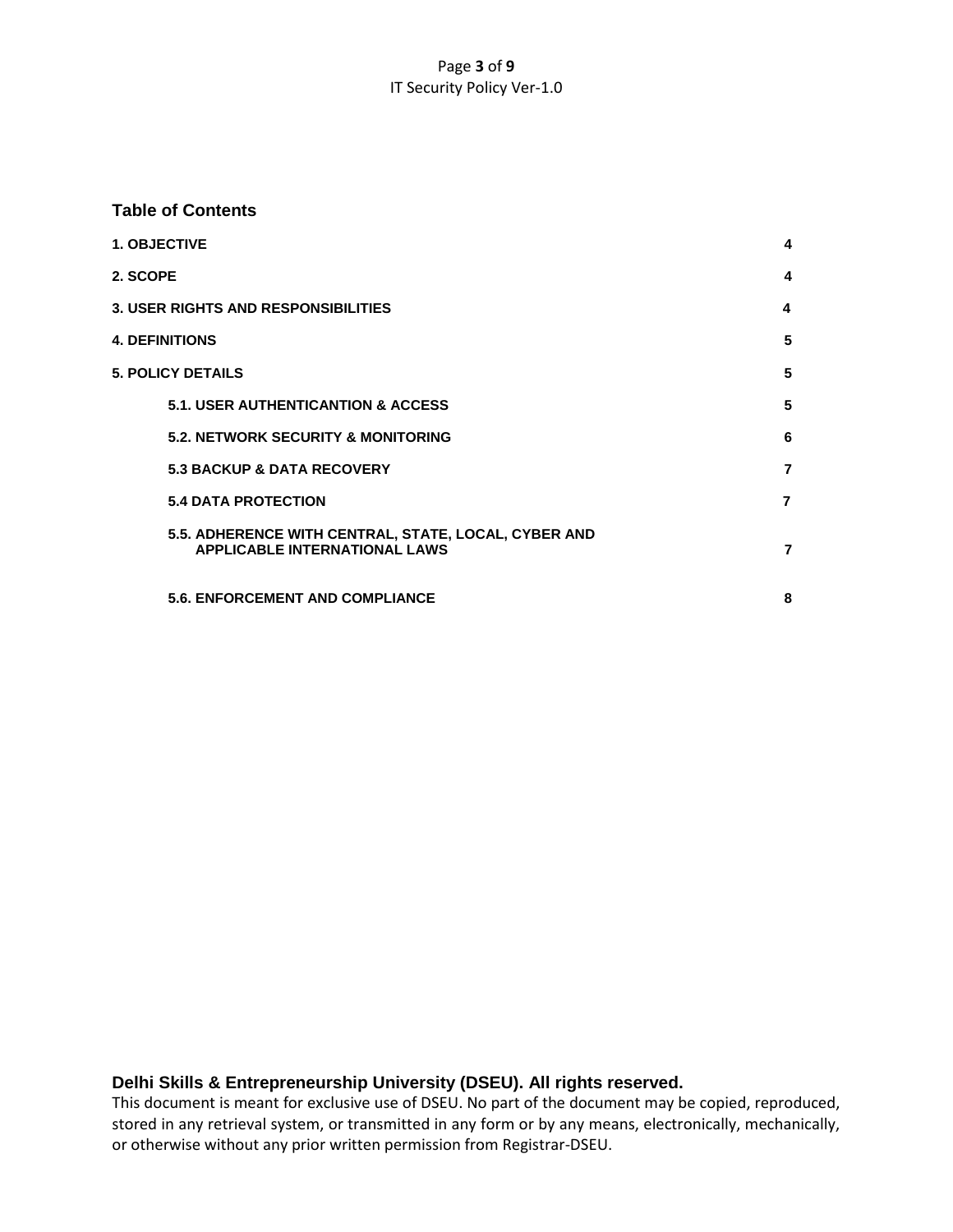#### Page **4** of **9** IT Security Policy Ver-1.0

## **1. OBJECTIVE**

The purpose of this IT Security Policy is to protect the information assets of Delhi Skill and Entrepreneurship University (DSEU) from all threats, internal or external, deliberate or accidental. The policy is aimed at the Institution,

- Help safeguarding the availability, confidentiality and integrity of the University's information systems.
- Protecting the IT assets and services of the University against unauthorized access, intrusion, disruption or other damage.
- Ensuring compliance with applicable legislation and regulations.
- Providing a governance with clear responsibility and accountability.
- Designating the appropriate level of security requirements for securing Data and IT Resources.
- Help safeguarding University information technology resources ("IT Resources") from accidental or intentional damage and Data from alteration or theft

## **2. SCOPE**

This policy applies to everyone (including, but not limited to, all DSEU faculty, staff, students, visitors, vendors, contractors, and employees of an affiliated entity) who accesses Data or University networks or who stores Data through the use of DSEU credentials or under the authority of and pursuant to University contracts.

This policy also applies to such access and storage by DSEU Community Members whether the Data is accessed, stored or otherwise resides on University owned or controlled devices, personally owned or controlled devices, or devices owned or controlled by a third party under contract with the DSEU.

## **3. USER RIGHTS AND RESPONSIBILITIES**

DSEU has a responsibility for safe guarding the confidentiality of information through the protection of information from unauthorized disclosure with access only by entitlement.

All users, students and staff are required to demonstrate compliance to Security Policy, in order to protect the confidentiality, integrity, and availability of DSEU's IT Assets.

This policy also extends to contractors, consultants and  $/$  or  $3<sup>rd</sup>$  parties providing services to DSEU.

DSEU Centralized IT Services Team is responsible for administering the information security functions in DSEU network using various IT security tools and appliances.

## **Delhi Skills & Entrepreneurship University (DSEU). All rights reserved.**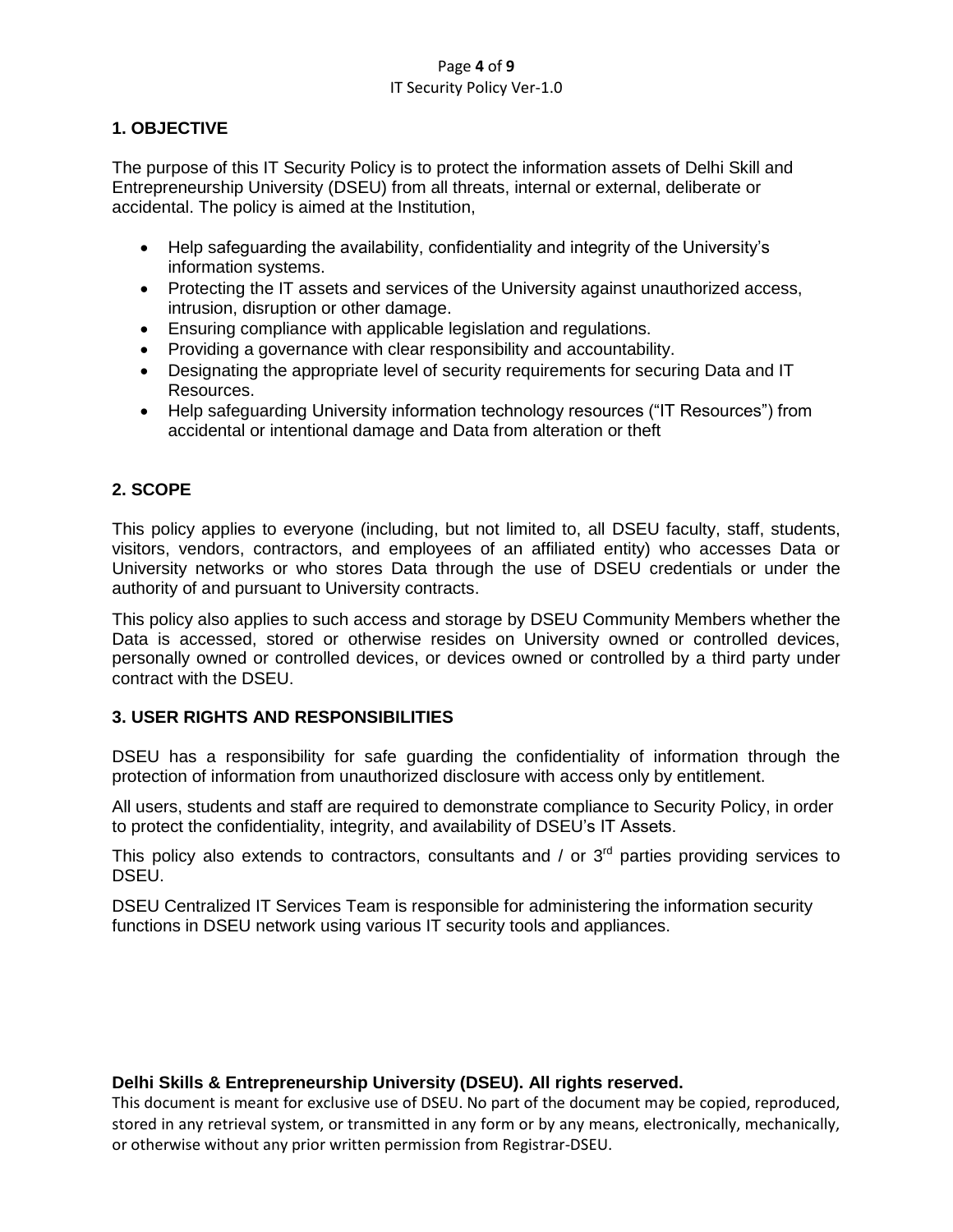#### Page **5** of **9** IT Security Policy Ver-1.0

## **4. DEFINITIONS**

**Authorization** – the function of establishing an individual's privilege levels to access and/or handle information.

**Availability** – ensuring that information is ready and suitable for use.

**Confidentiality** – ensuring that information is kept in strict privacy.

**Integrity** – ensuring the accuracy, completeness, and consistency of information.

**Unauthorized access** – looking up, reviewing, copying, modifying, deleting, analyzing, or handling information without proper authorization and legitimate business need.

**University Information** – information that DSEU collects, possesses, or has access to, regardless of its source. This includes information contained in hard copy documents or other media, communicated over voice or data networks, or exchanged in conversation.

## **5. POLICY DETAILS**

## **5.1. USER AUTHENTICANTION & ACCESS**

The DSEU expects members of its faculty, staff, and student body to understand and mitigate the IT security risks inherent in digital technologies. DSEU also requires members of its faculty, staff, and student body to protect DSEU's resources that include information assets, software, hardware, and facilities by adhering to the Information Security guidelines.

- 5.1.1 All members of DSEU including consultants, outside vendors and visitors to campus who have access to DSEU owned or managed information through computing systems or devices must maintain the security of that information and those systems and devices.
- 5.1.2 Respective HOD/Head should ensure that the sensitive Information, in all forms written, electronically recorded, or printed – are protected from accidental or intentional unauthorized modification, destruction, or disclosure. Appropriate access and security controls to be followed in transmission and storage of any confidential data and adequate precautions to be taken to ensure that only the intended recipient can access the data.
- 5.1.3 Backups are a must for any organization, especially considering regulatory compliance and the ever-increasing cyber security threats for which businesses are at high risk. Respective individuals should ensure that reliable backup and data recovery strategy is in place for ensuring the confidentiality, integrity, and availability of their critical data related to academic / research / business process.
- 5.1.4 Departments / Business units will never ask for full details of any member's password or other security credentials and therefore, the users should never share their passwords to others.
- 5.1.5 Individuals to ensure that their respective computing assets that are connected to DSEU network have been protected with appropriate licensed anti-virus and anti-malware tools & all patched updated.

## **Delhi Skills & Entrepreneurship University (DSEU). All rights reserved.**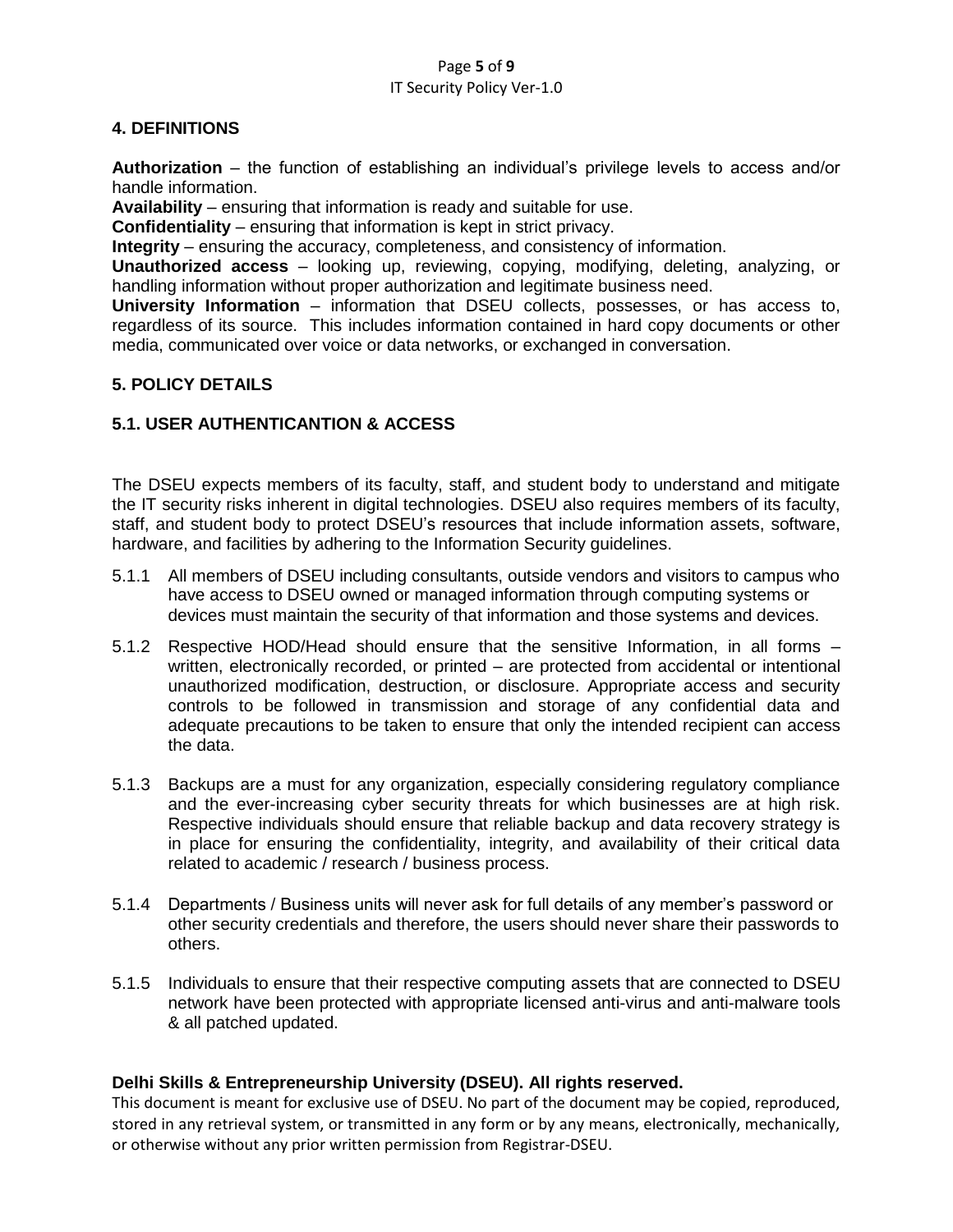#### Page **6** of **9** IT Security Policy Ver-1.0

- Authentication is required for each connection to the network. Single sign-on through Web Login allows for a safe and secure computing environment with an added layer of protection.
- Access management using groups and role-based provisioning; for application and service providers.
- Do not leave your computer unattended without locking your computer or logging off.
- User must follow best practices to prevent misuse, loss or unauthorized access to systems:
	- Keep passwords confidential
	- Change passwords regularly
	- Never write down passwords
	- Never send passwords via email, fax or post
	- Change temporary passwords at first logon

# **5.2 NETWORK SECURITY AND MONITORING**

- All IT assets in DSEU which includes but is not limited to: servers, workstations, and network access devices are subject to ongoing monitoring by IT Department. The inappropriate use of these systems and/or networks which violates the University's policies or local, state and federal laws will be investigated as needed. The Registrar may authorize the IT Team to conduct such IT security investigations.
- Automated tools will be used to monitor the DSEU network on real time for any notification of detected security events and vulnerabilities for following
	- o Internet traffic
	- o Electronic mail traffic
	- o LAN traffic, protocols, and IT inventory
	- o System security parameters
- Where feasible, the following files will be checked for signs of security issues and vulnerability exploitation at a frequency determined by risk:
	- o Intrusion detection system logs
	- o Firewall logs
	- o User account logs
	- o Network scanning logs
	- o System error logs
	- o Application logs
	- o Data backup and recovery logs
	- o Help Desk trouble tickets
	- o Internet access logs
- Campus Directors/HODs to ensure that their respective department's computing assets that are connected to DSEU network to have:
	- o Anti-virus installed and up-to-date for personal devices
	- o Operating System patched with latest security updates

# **Delhi Skills & Entrepreneurship University (DSEU). All rights reserved.**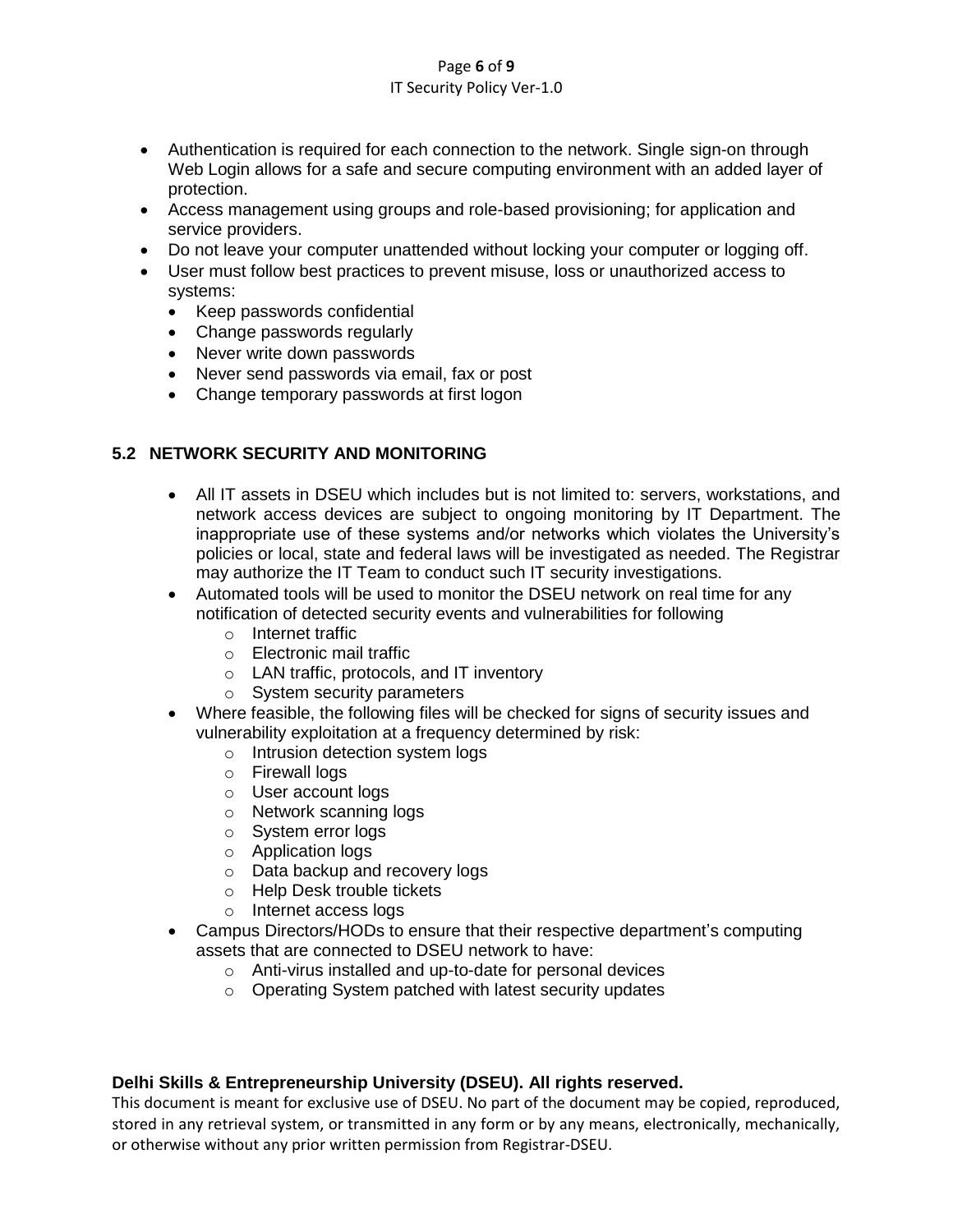#### Page **7** of **9** IT Security Policy Ver-1.0

## **5.3 BACKUP AND DATA RECOVERY**

- All DSEU systems, applications and data must be backed up on a technically practicable schedule suitable to the criticality, integrity, and availability requirements, as required by the respective data owners/faculty/Offices. Individuals should be responsible for taking their own backups.
- Information owners of business units, faculty/offices must ensure that appropriate backup and system recovery measures are in place for their business and academic data.
- In case, the backups are stored off site, appropriate security measures must be taken to protect against unauthorized disclosure or loss. Recovery procedures should be tested on a regular basis by the data owners.
- Backups of confidential or sensitive information to be encrypted
- Retention period of backups should be proportionate to the criticality, integrity, and availability needs of the data OR as decided by data owners.
- Backup and recovery documentation must be maintained and periodically reviewed by respective office HODs.

## **5.4 DATA PROTECTION**

- All sensitive information that is transmitted or received by DSEU computer systems, including mobile devices, must be encrypted when transmitted over wireless or Public Networks, including when transmitted via FTP and electronic mail.
- Sensitive information should be saved in folders with access limited to those individuals authorized to access the information.
- Users must logoff or lock their workstations when not in use.
- Respective HODs / faculty is responsible for the processing and storage of the information or data in their respective computing devices for their academic and business purpose. The data protection should meet regulations guidelines of both domestic and international bodies.
- The data protection is to abide the provisions contained in different applicable Indian statutes, eg. IT Act, 2000 (as amended by the IT Act, 2008) and IT [Reasonable Security Practices And Procedures And Sensitive Personal Data or Information] Rules, 2011, & any other, to keep the data intact.

## **5.5 ADHERENCE WITH CENTRAL, STATE, LOCAL, CYBER AND APPLICABLE INTERNATIONAL LAWS**

As a member of the DSEU community, you are expected to uphold local acts/ordinances and central, state, cyber and applicable international laws. DSEU guidelines related to use of technologies derive from this concern, including laws regarding license, copyright and the protection of intellectual property. As a user of DSEU's computing and network resources you must:

**5.5.1.** Abide by all Central, State, Local, Cyber and applicable International Laws.

## **Delhi Skills & Entrepreneurship University (DSEU). All rights reserved.**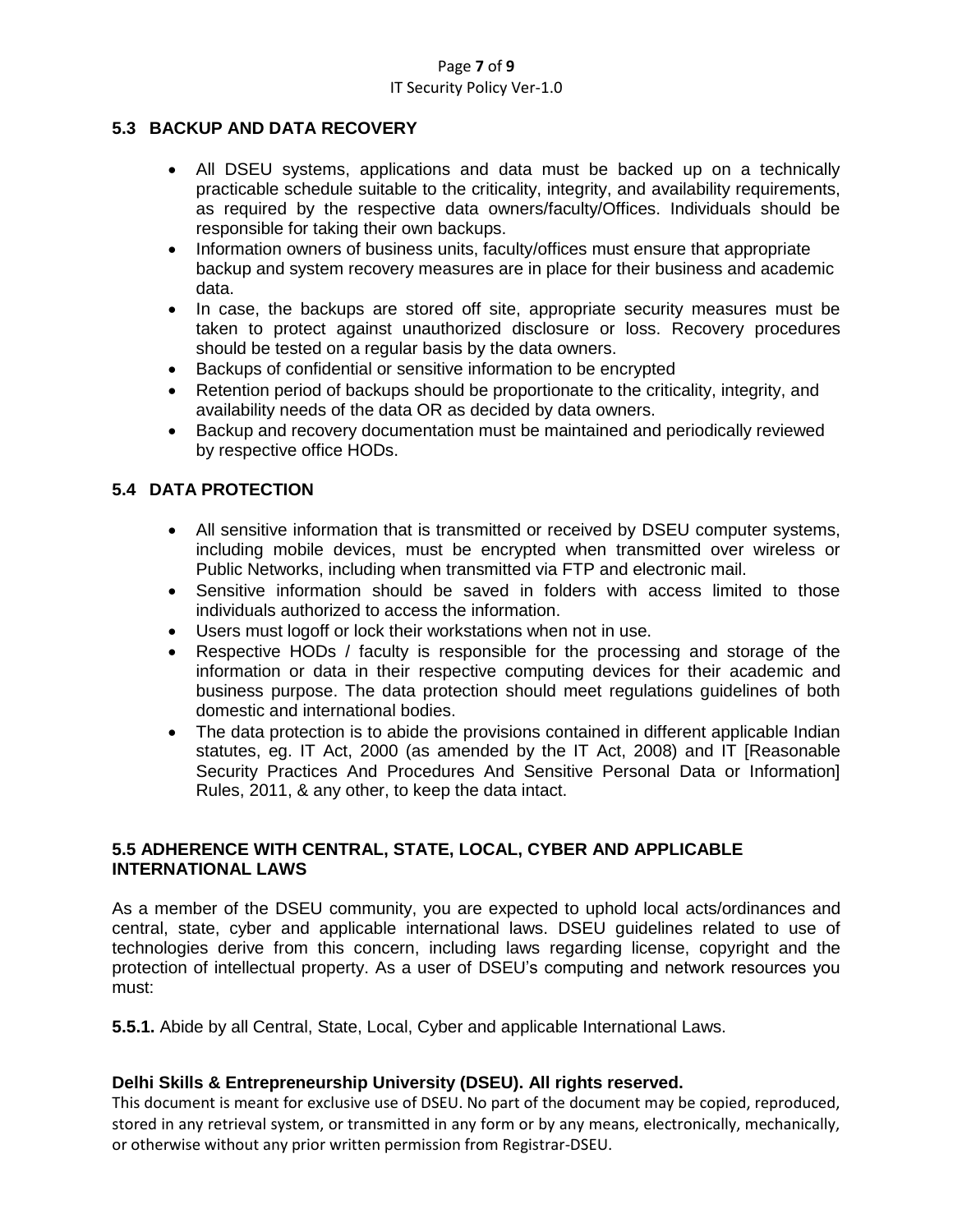**5.5.2.** Abide by all applicable copyright laws and licenses. DSEU has entered into legal agreements or contracts for many of our software and network resources which require each individual using them to comply with those end user agreements.

**5.5.3.** Observe the copyright law as it applies to music, videos, games, images, texts and other media in both personal use and in production of electronic information as the ease with which electronic materials can be copied, modified and sent over the Internet makes electronic materials extremely vulnerable to unauthorized access, invasion of privacy and copyright infringement.

**5.5.4.** You should not use, copy, or distribute copyrighted works (including but not limited to Web page graphics, sound files, film clips, trademarks, software and logos) unless you have a legal right to use, copy, distribute, or otherwise exploit the copyrighted work. Doing so may provide the basis for disciplinary action, civil litigation and criminal prosecution.

**5.5.5.** You should not use DSEU computing and network resources for illegal activities.

#### **5.6 ENFORCEMENT AND COMPLIANCE**

Non-compliance with security policy and guidelines can bring about significant risk and liability for DSEU, which puts the institution at significant risk of legal action, substantial penalty and substantial damage to brand name as a whole.

Violation of this Policy may result in suspension or loss of the violator's use privileges, with respect to Institutional Data and University owned Information Systems. Additional administrative sanctions may apply up to and including termination of employment or contractor status with DSEU. Civil, criminal and equitable remedies may apply.

Registrar-DSEU reserves the right to direct IT Office to inspect a faculty or staff member's computer system for violations of this policy. Periodic, random audits shall also be conducted as appropriate and as advised to IT Office.

If an individual is found to be in violation of this policy, the concerned authority of DSEU will take disciplinary action, including the restriction and possible loss of network privileges. A serious violation could result in more serious consequences, up to and including suspension or termination from the University.

You can report any violations of the IT Security Policy at [abuseinfo@dseu.ac.in](mailto:abuseinfo@dseu.ac.in)

DSEU Conditions to follow the IT security policy. Failure to comply with these could constitute a disciplinary offence. The Registrar-DSEU reserves the right to authorize IT support team to audit without notice to enable them to check against

- Any unlicensed software or hardware or illicit copies of documentation
- Suspect a computer used for official work or study has committed a security breach or is under attack

#### **Delhi Skills & Entrepreneurship University (DSEU). All rights reserved.**